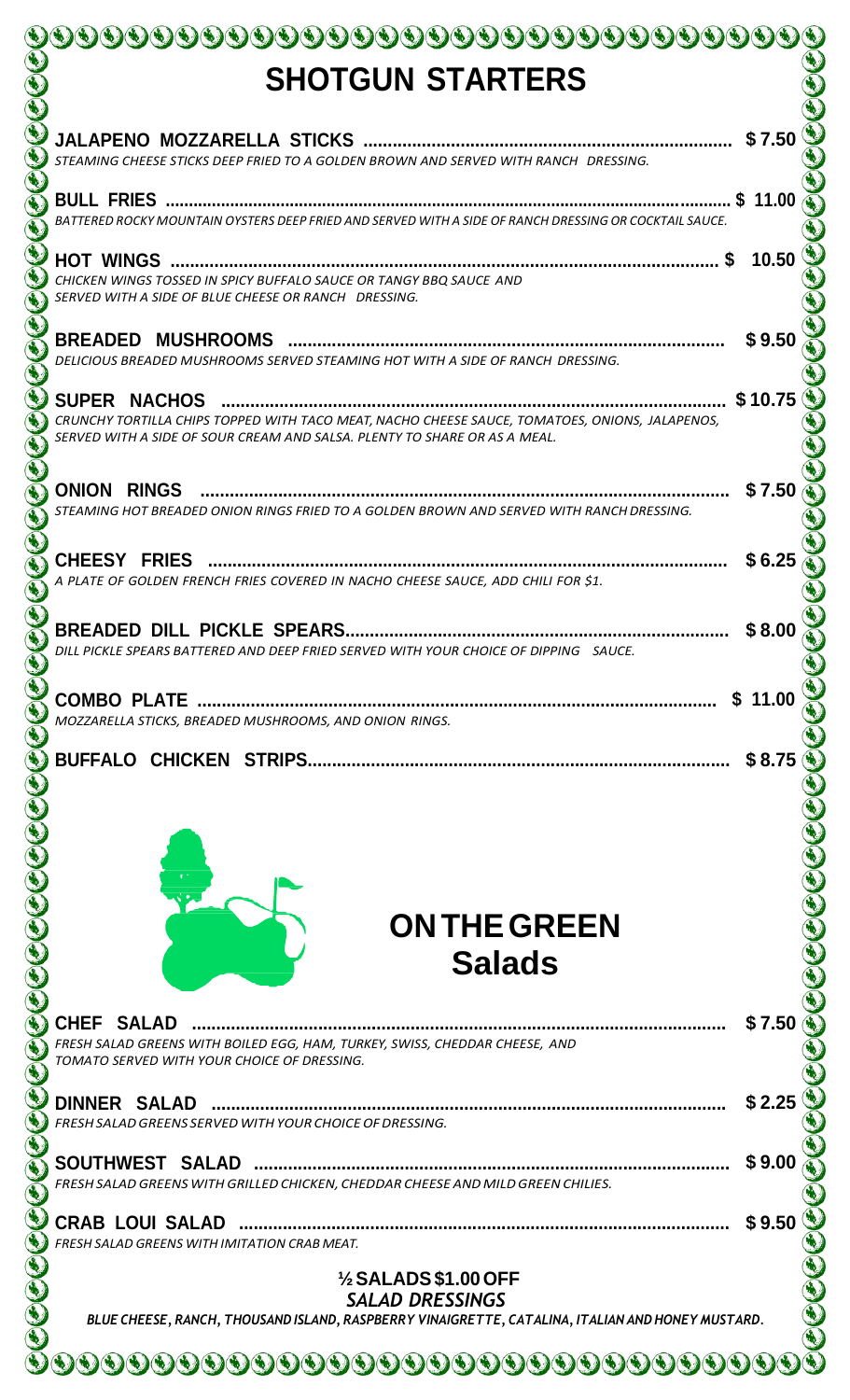| <b>SHORT GAME</b>                                                                                                                                                                          |                                      |
|--------------------------------------------------------------------------------------------------------------------------------------------------------------------------------------------|--------------------------------------|
| <b>Soup</b>                                                                                                                                                                                |                                      |
|                                                                                                                                                                                            |                                      |
|                                                                                                                                                                                            | \$7.50                               |
|                                                                                                                                                                                            |                                      |
| <b>CUP</b>                                                                                                                                                                                 | \$2.25                               |
| <b>BOWL OF SOUP</b>                                                                                                                                                                        | \$4.50                               |
|                                                                                                                                                                                            |                                      |
| ASK YOUR SERVER FOR THE SOUP AND SANDWICH OF THE DAY.                                                                                                                                      |                                      |
|                                                                                                                                                                                            |                                      |
|                                                                                                                                                                                            |                                      |
|                                                                                                                                                                                            |                                      |
|                                                                                                                                                                                            |                                      |
|                                                                                                                                                                                            |                                      |
|                                                                                                                                                                                            |                                      |
|                                                                                                                                                                                            |                                      |
| <b>PARIN</b>                                                                                                                                                                               |                                      |
| <b>Sandwiches</b>                                                                                                                                                                          |                                      |
|                                                                                                                                                                                            |                                      |
|                                                                                                                                                                                            |                                      |
|                                                                                                                                                                                            |                                      |
| FRENCH DIP                                                                                                                                                                                 |                                      |
| ROAST BEEF SLICED THIN AND PILED ON A TOASTED HOAGIE AND SERVED WITH AU JUS.                                                                                                               | \$8.25                               |
|                                                                                                                                                                                            |                                      |
| SAUTEED ONIONS AND GREEN PEPPERS TOP A STACK OF THINLY SLICED ROAST BEEF AND SMOTHERED IN                                                                                                  |                                      |
| SWISS CHEESE ALL ON A TOASTED HOAGIE AND SERVED WITH AU JUS.                                                                                                                               |                                      |
| <b>CLUB SANDWICH</b>                                                                                                                                                                       |                                      |
| ALL STACKED TOGETHER ON A TRIPLE LAYER OF TOASTED BREAD.                                                                                                                                   |                                      |
|                                                                                                                                                                                            |                                      |
| BACON, THINLY SLICED TURKEY AND HAM, WITH SWISS AND AMERICAN CHEESE, LETTUCE, TOMATO AND MAYO<br><b>BLT</b><br>THE ORIGINAL BACON, LETTUCE, AND TOMATO STACKED ON TOASTED BREAD WITH MAYO. |                                      |
|                                                                                                                                                                                            |                                      |
| <b>REUBEN SANDWICH</b><br>THE DELI CLASSIC WITH THIN SLICED CORNED BEEF BRISKET PILED HIGH AND TOPPED WITH SAUERKRAUT, AND                                                                 | \$11.00                              |
| THOUSAND ISLAND DRESSING BETWEEN SLICES OF MELTED SWISS CHEESE ON RYE WITH PICKLE SLICES.                                                                                                  |                                      |
|                                                                                                                                                                                            |                                      |
|                                                                                                                                                                                            |                                      |
|                                                                                                                                                                                            |                                      |
| <b>BOGEYS</b>                                                                                                                                                                              |                                      |
|                                                                                                                                                                                            |                                      |
| <b>CARTWHEELS</b>                                                                                                                                                                          | \$9.50<br>\$9.25<br>\$8.25<br>\$8.25 |
| BATTERED HAMBURGER PATTY, WITH CHEESE, DEEP FRIED TO PERFECTION WITH CHOICE OF SIDE.                                                                                                       |                                      |
|                                                                                                                                                                                            |                                      |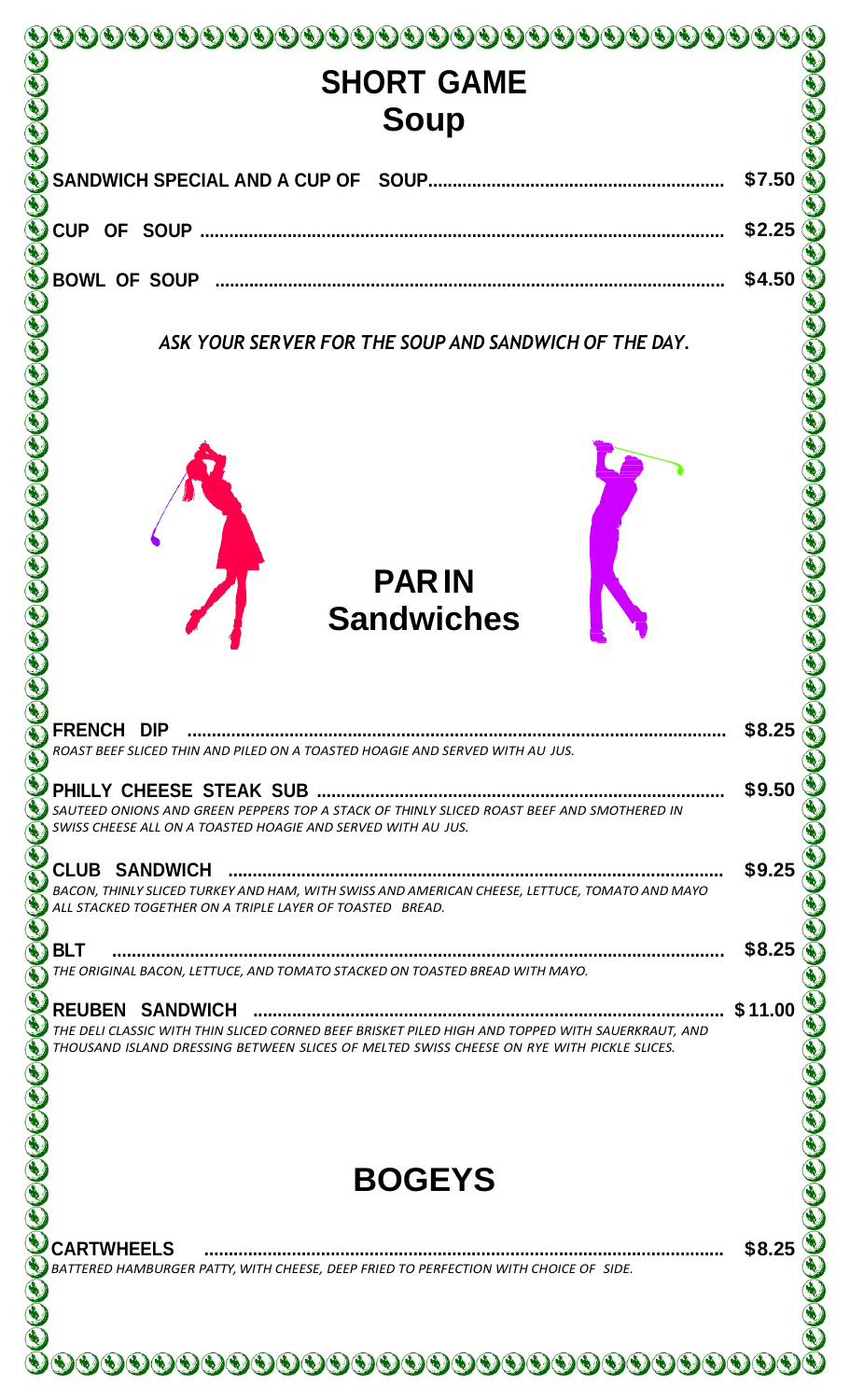

## **BIRDIES Available Grilled or Breaded**

|                                                                                                                                                                         | \$11.00 |
|-------------------------------------------------------------------------------------------------------------------------------------------------------------------------|---------|
| CHICKEN TOPPED WITH SHAVED VIRGINIA HAM, CREAMY SWISS CHEESE SAUCE, AND STACKED ON A GRILLED HOAGIE.                                                                    |         |
|                                                                                                                                                                         | \$8.25  |
| THREE BREADED CHICKEN BREAST STRIPS COOKED TO GOLDEN BROWN SERVED WITH YOUR CHOICE OF DIP.                                                                              |         |
|                                                                                                                                                                         | \$11.00 |
| SMOKEY CHIPOTLE CHICKEN ROLLED IN A FLOUR TORTILLA WITH MELTED PEPPER JACK AND CHEDDAR CHEESES,<br>SHREDDED LETTUCE AND PICO DE GALLO, SERVED WITH RANCH DIPPING SAUCE. |         |
| A TENDER, JUICY CHAR BROILED CHICKEN BREAST BASTED WITH BBQ SAUCE AND TOPPED WITH MELTED<br>CHEDDAR CHEESE, CRISPY ONION STRAWS, LETTUCE TOMATOES AND MAYO.             | \$10.75 |
|                                                                                                                                                                         |         |
| <b>INTHEWATER HAZARD</b>                                                                                                                                                |         |
| FLAKY WHITE COD DIPPED IN BEER BATTER AND DEEP FRIED TO GOLDEN BROWN.                                                                                                   | \$9.50  |
| <b>HOLE INONE</b><br><b>Consuming Raw or Uncooked Meats,</b><br>Poultry, Seafood, Shellfish or Eggs may<br>increase your risk of food borne illness                     |         |
| <b>STEAK SLIDERS</b><br>FOUR SIRLOIN STEAK SLIDERS, TOPPED WITH SWISS CHEESE, FRIED ONION STRAWS, AND CHIPOTLE MAYO.                                                    | \$15.75 |
| ALL SANDWICHES SERVED WITH YOUR CHOICE OF FRENCH FRIES, COTTAGE CHEESE.                                                                                                 |         |
| <u>9999999999999999999999999</u>                                                                                                                                        |         |
|                                                                                                                                                                         |         |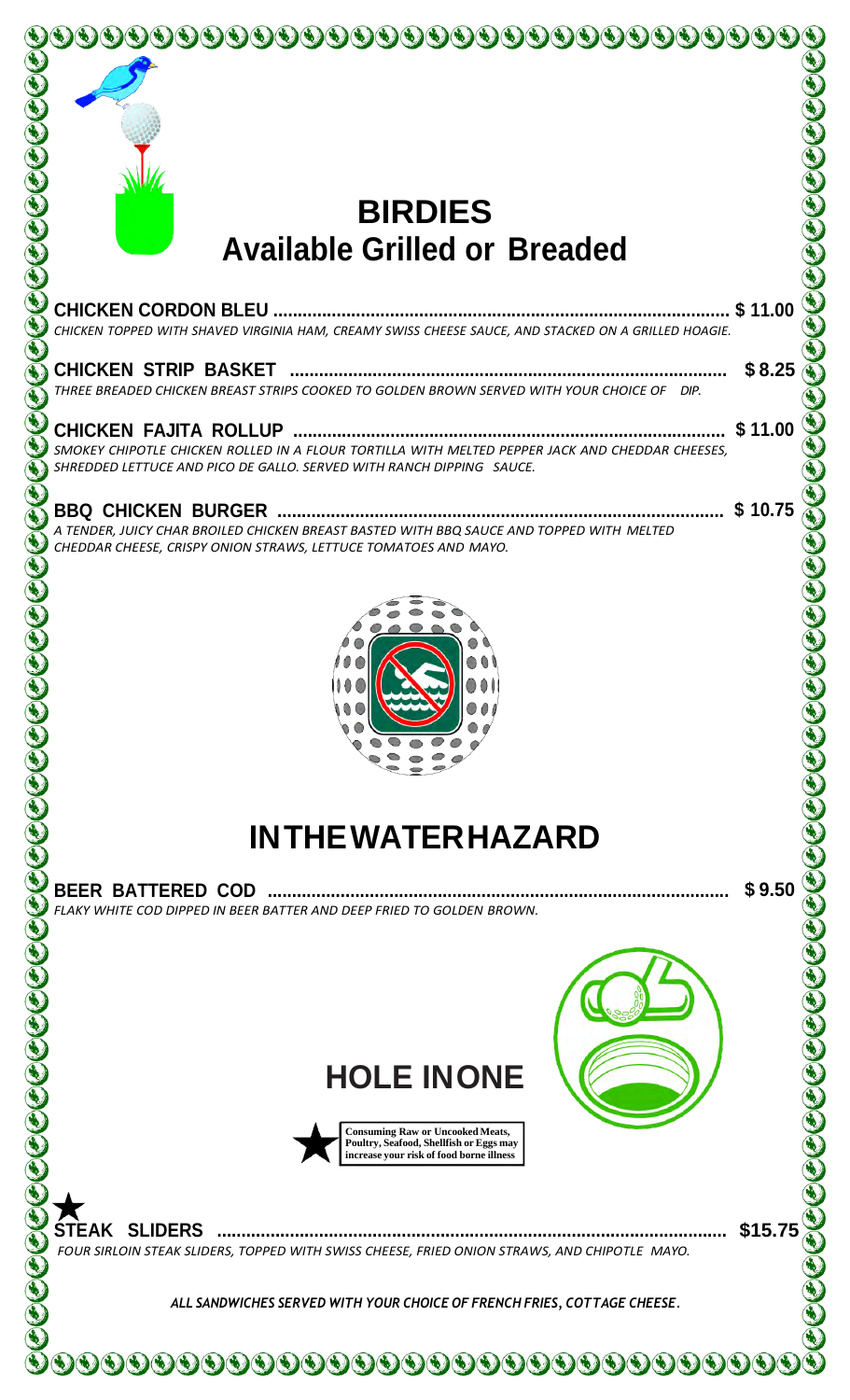| <b>THE BIG HITTERS</b>                                                                                                |         |
|-----------------------------------------------------------------------------------------------------------------------|---------|
| <b>Burgers</b>                                                                                                        |         |
| Double The Meat On Any Burger for \$1.50                                                                              |         |
|                                                                                                                       |         |
| <b>HAMBURGER DELUXE</b>                                                                                               | \$10.00 |
| THE ALL AMERICAN BURGER LOADED WITH LETTUCE, TOMATO, ONION AND PICKLES, ADD BACON FOR\$.75                            |         |
|                                                                                                                       | \$11.00 |
| THE ALL AMERICAN BURGER LOADED WITH LETTUCE, TOMATO, ONION AND PICKLES WITH YOUR CHOICE OF CHEESE.                    |         |
| <b>MUSHROOMANDSWISSBURGER</b>                                                                                         | \$11.00 |
| OUR DELICIOUS BURGER TOPPED WITH SAUTEED MUSHROOMS AND SMOTHERED IN SWISS CHEESE<br>ALL ON A TOASTED BUN.             |         |
| <b>CHIPOTLE BURGER </b>                                                                                               | 11.00   |
| PATTY TOPPED WITH A SMOKEY CHIPOTLE MAYO, BACON, PEPPER JACK CHEESE                                                   |         |
| <b>JALAPENO BURGER </b>                                                                                               | \$12.00 |
| HAVE A NEED FOR HEAT? TRY OUR BURGER WITH MELTED PEPPER JACK CHEESE, SPICY JALAPENO SLICES<br>AND MILD GREEN CHILIES. |         |
|                                                                                                                       |         |
| OUR JUICY BURGER LOADED WITH MUSHROOMS, ONIONS, BACON, BBQ SAUCE, CHEDDAR CHEESE                                      | \$12.00 |
| AND SWISS CHFFSF ALL ON A TOASTED BUN.                                                                                |         |
|                                                                                                                       | 11.00   |
| THIS BURGER IS PILED HIGH WITH SAUTEED ONIONS AND SWISS CHEESE ON TOASTED RYE BREAD.                                  |         |
| <b>Consuming Raw or Uncooked Meats,</b>                                                                               |         |
| Poultry, Seafood, Shellfish or Eggs may<br>increase your risk of food borne illness                                   |         |
| <b>JUNIOR GOLFERS</b>                                                                                                 |         |
|                                                                                                                       |         |
| <b>Kids Menu</b>                                                                                                      |         |
| GRILLED CHEESE SANDWICH                                                                                               | \$5.00  |
| EVERY KIDS FAVORITE. AMERICAN CHEESE ON WHITE BREAD AND GRILLED UNTIL "MELTY".                                        |         |
| HAM AND CHEESE                                                                                                        | \$7.00  |
| CHOOSE THIS CLASSIC SANDWICH GRILLED OR COLD.                                                                         |         |
| <b>CORN</b><br><b>DOG</b>                                                                                             | \$4.00  |
| ANOTHER FAVORITE. A HOT DOG WRAPPED IN A CORNMEAL BREADING AND SERVED ON A STICK FOR EASY PORTABILITY.                |         |
| <b>HOT DOG</b>                                                                                                        | \$3.75  |
| AN AWESOME BEEF HOT DOG READY IN A FLASH.                                                                             |         |
| <b>HAMBURGER</b>                                                                                                      | \$6.25  |
| SAME GREAT BURGER AS THE ADULTS BUT FOR A SMALLER APPETITE.                                                           |         |
| <b>CHICKEN STRIPS</b><br>                                                                                             | \$5.99  |
| TWO BREADED CHICKEN STRIPS SERVED GOLDEN BROWN WITH A SIDE OF RANCH.                                                  |         |
| ALL JUNIOR GOLFERS SELECTIONS INCLUDE FRENCH FRIES.                                                                   |         |